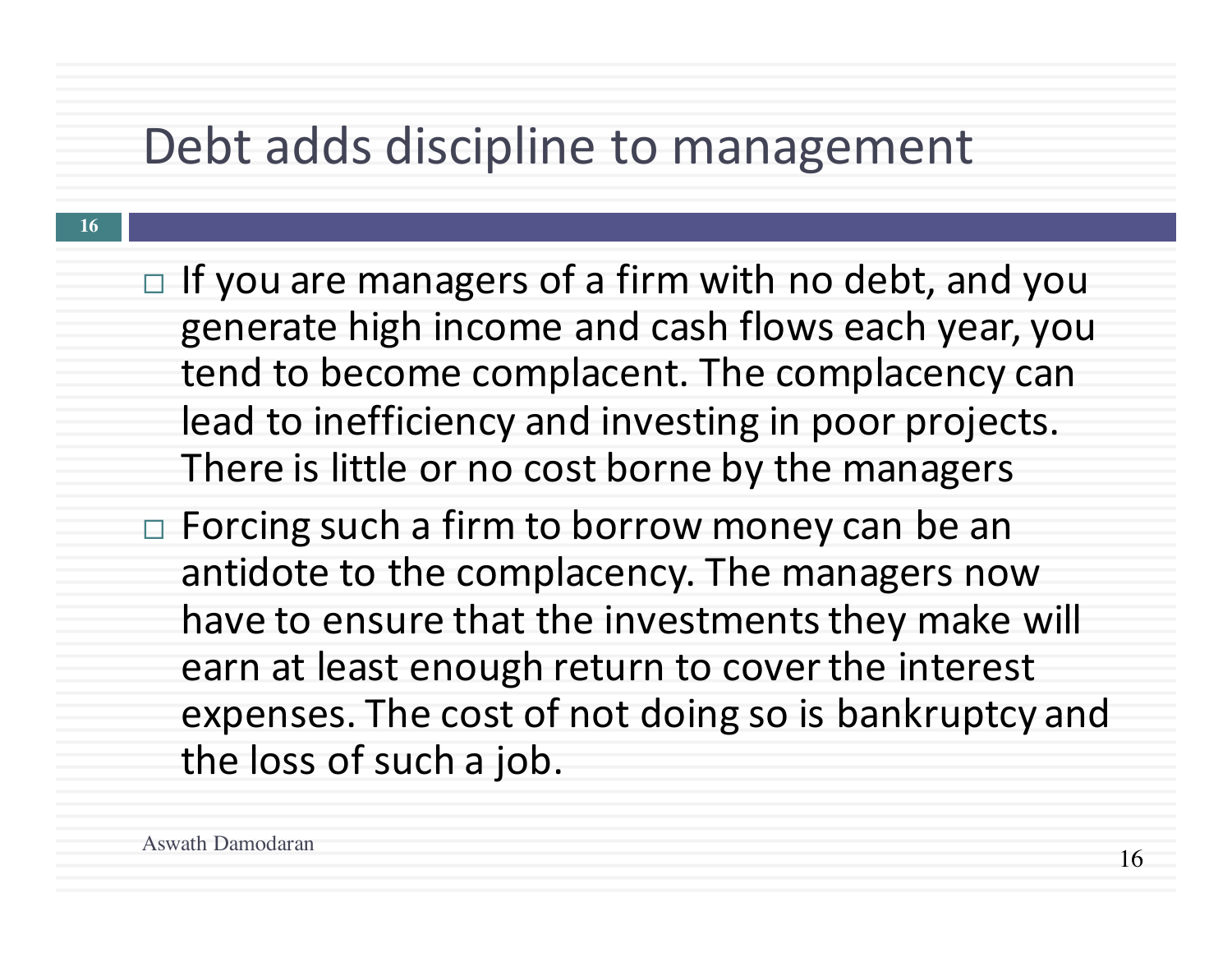# Debt and Discipline

- $\Box$  Assume that you buy into this argument that debt adds discipline to management. Which of the following types of companies will most benefit from debt adding this discipline?
- a. Conservatively financed (very little debt), privately owned businesses
- b. Conservatively financed, publicly traded companies, with stocks held by millions of investors, none of whom hold a large percent of the stock.
- c. Conservatively financed, publicly traded companies, with an activist and primarily institutional holding.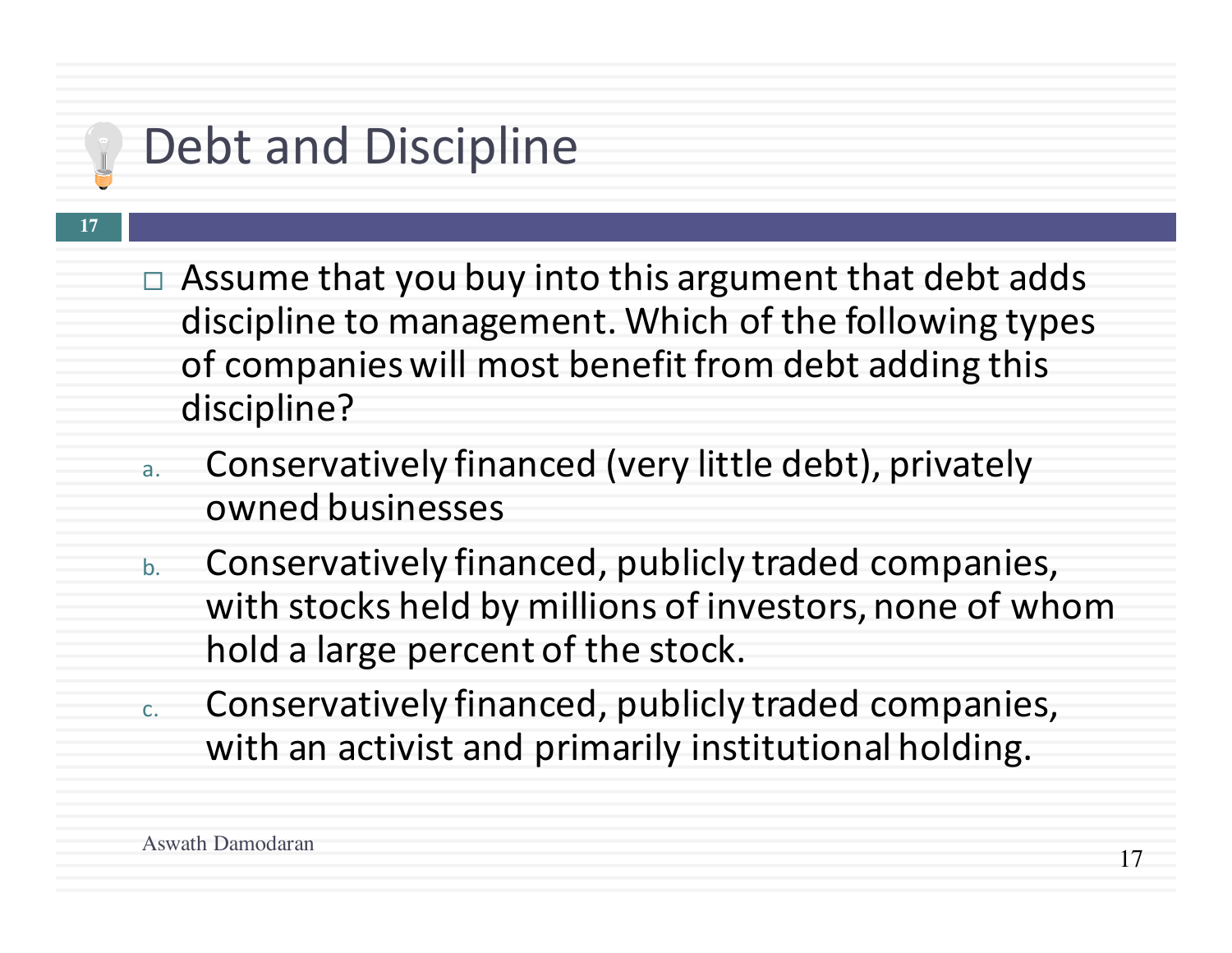### **Bankruptcy Cost**

- The expected bankruptcy cost is a function of two variables--
	- $\blacksquare$  the probability of bankruptcy, which will depend upon how uncertain you are about future cash flows
	- $\blacksquare$  the cost of going bankrupt
		- direct costs: Legal and other Deadweight Costs
		- $\blacksquare$  indirect costs: Costs arising because people perceive you to be in financial trouble
- □ *Proposition 2: Firms with more volatile earnings and cash* flows will have higher probabilities of bankruptcy at any given *level* of debt and for any given level of earnings.
- *Proposition 3: Other things being equal, the greater the indirect bankruptcy cost, the less debt the firm can afford to use for any given level of debt.*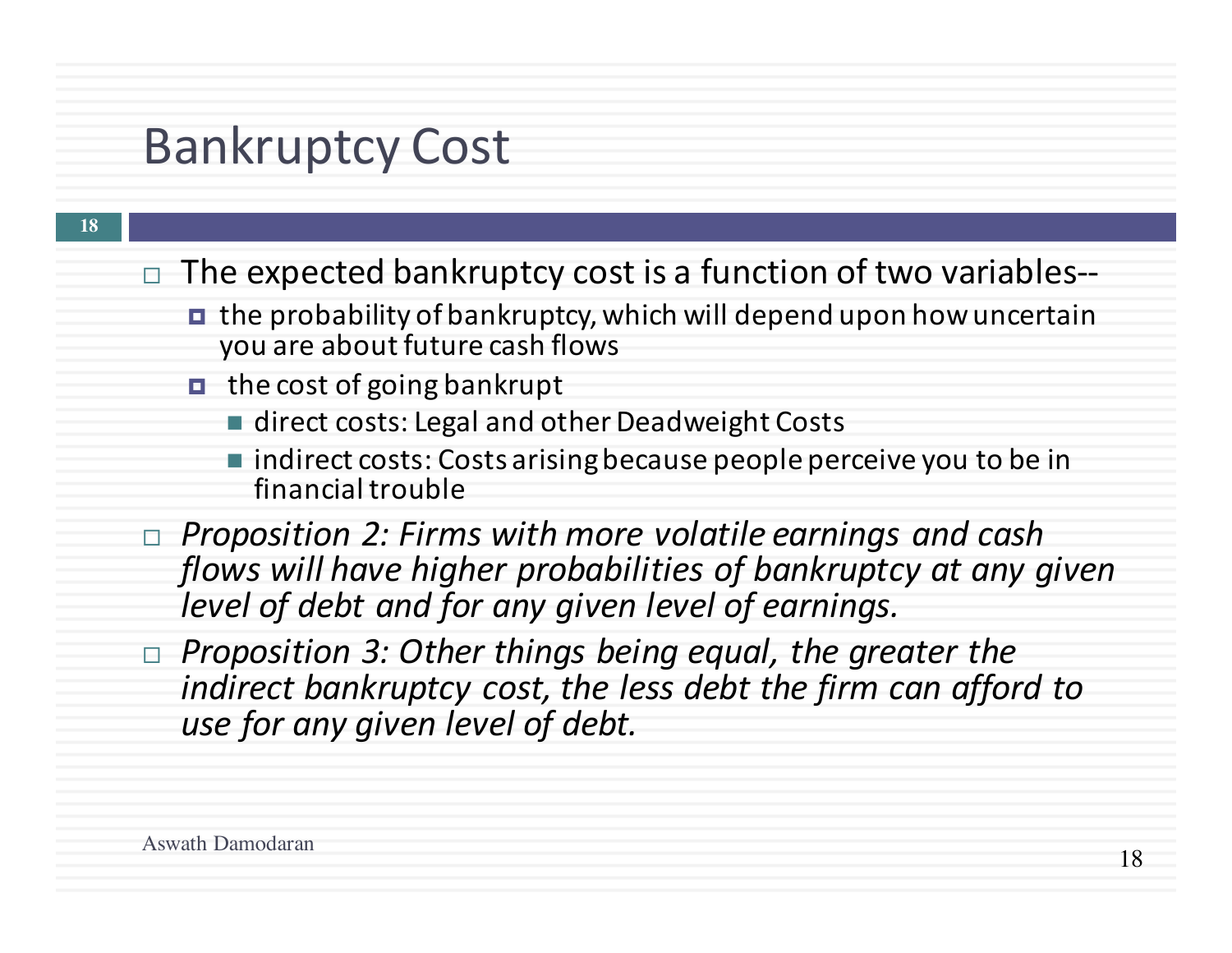# Debt & Bankruptcy Cost

- $\Box$  Rank the following companies on the magnitude of bankruptcy costs from most to least, taking into account both explicit and implicit costs:
- a. A Grocery Store
- b. An Airplane Manufacturer
- c. High Technology company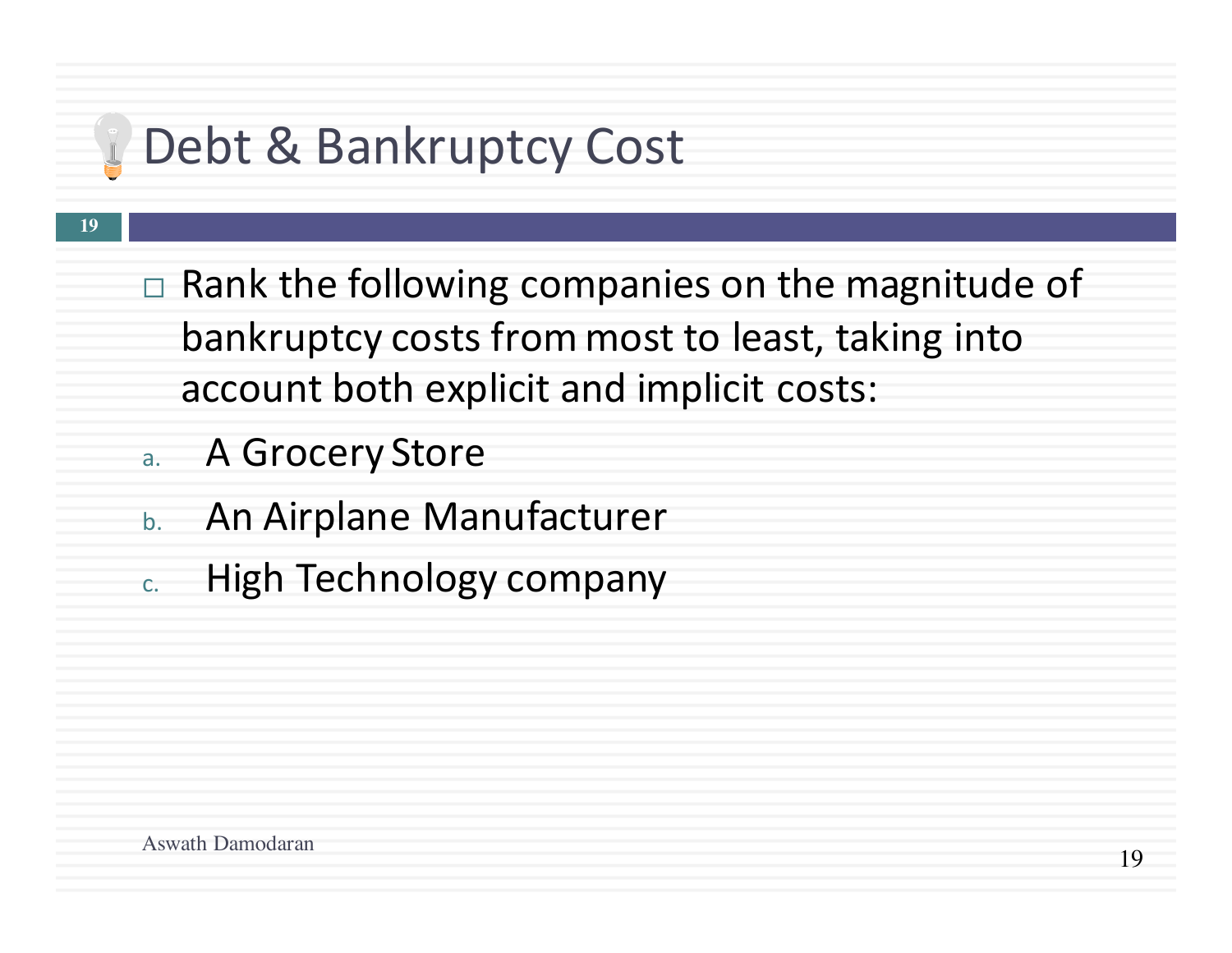#### **Agency Cost**

| $\Box$ An agency cost arises whenever you hire someone else to do something   |
|-------------------------------------------------------------------------------|
| for you. It arises because your interests (as the principal) may deviate from |
| those of the person you hired (as the agent).                                 |

- When you lend money to a business, you are allowing the stockholders to use that money in the course of running that business. Stockholders interests are different from your interests, because
	- $\blacksquare$  You (as lender) are interested in getting your money back
	- $\blacksquare$  Stockholders are interested in maximizing their wealth
- $\Box$  In some cases, the clash of interests can lead to stockholders
	- $\blacksquare$  Investing in riskier projects than you would want them to
	- Paying themselves large dividends when you would rather have them keep the cash in the business.
- □ Proposition 4: Other things being equal, the greater the agency problems associated with lending to a firm, the less debt the firm can afford to use.